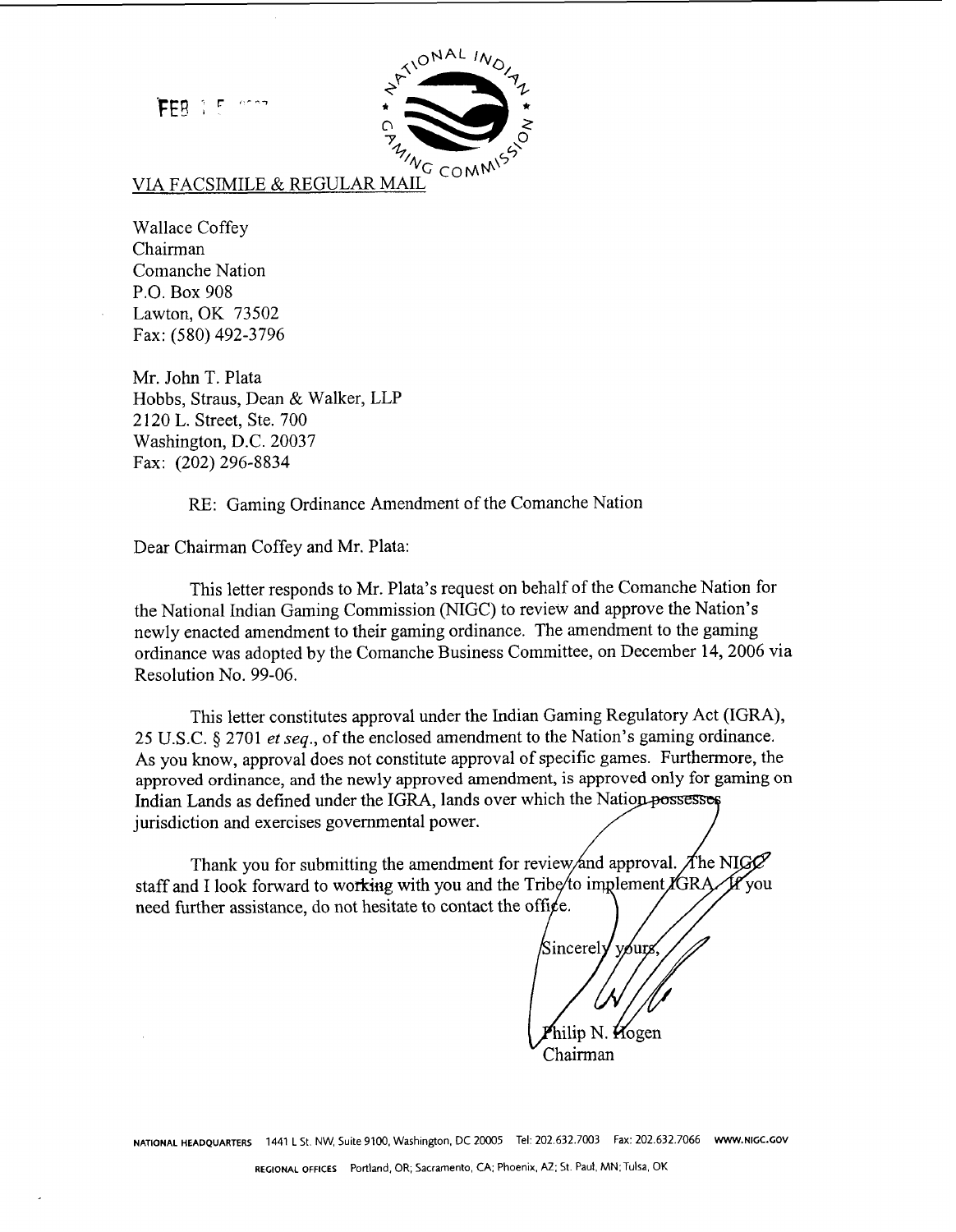### **AMENDMENTS**

**Sections 102 and 108** of the **Gaming Ordinance** shall be amended, as shown below, by deleting the *strike*-through language and adding the underlined language:

#### **Section 102.** Definitions

(f) **Commissioner** means a Tribal Gaming Commissioner, including the alternate Commissioner unless otherwise specified.

**Section 108.** Gaming Commission

(a) The Nation hereby establishes a Tribal Gaming Commission whose duty it is to regulate tribal gaming operations. The Tribal Gaming Commission shall consist of three (3) four (4) members one of whom shall be designated an alternate, and at least one of whom shall be an enrolled member of the Comanche Nation. There shall be among them a Chairperson, Vice-Chairperson, and one additional Commissioner, and one alternate Commissioner. The Commissioners shall elect a Chairperson from among them, whose duty it shall be to preside over all meetings and hearings. In addition. the Commissioners shall elect a Vice-Chairperson who shall preside in the Chairperson's absence.

- (c) The Nation recognizes the importance of an independent Tribal Gaming commission in maintaining a well-regulated gaming operation. The Commission shall be and act independently and autonomously from the CBC in all matters within its purview. **No prior or subsequent review by the CBC of any actions of the Commission shall be required or permitted except as otherwise explicitly provided in this Ordinance.** To avoid potential conflicts of interest between the operation and regulation of the gaming facility, the Nation hereby finds that, at a minimum:
	- (1) No member of the CBC or Tribal Gaming Board of Directors may serve on the Gaming Commission;
	- **(2)** No member directly related to or living with any CBC member or Tribal Gaming Board of Directors member may serve on the Gaming Commission;
	- **(3)** Members of the Gaming Commission, as well **as** all gaming commission employees, are prohibited fiom gambling in the gaming facilities; and
	- (4) Members of the Gaming Commission, or gaming commission employees, are prohibited from accepting complimentary items from the gaming operation, excepting food and beverages valued at less than ten (10) dollars except as specified in Section 1 10 herein.
	- (5) No person having a direct or indirect financial interest in a management contract or in any gaming operation may serve on the Gaming Commission.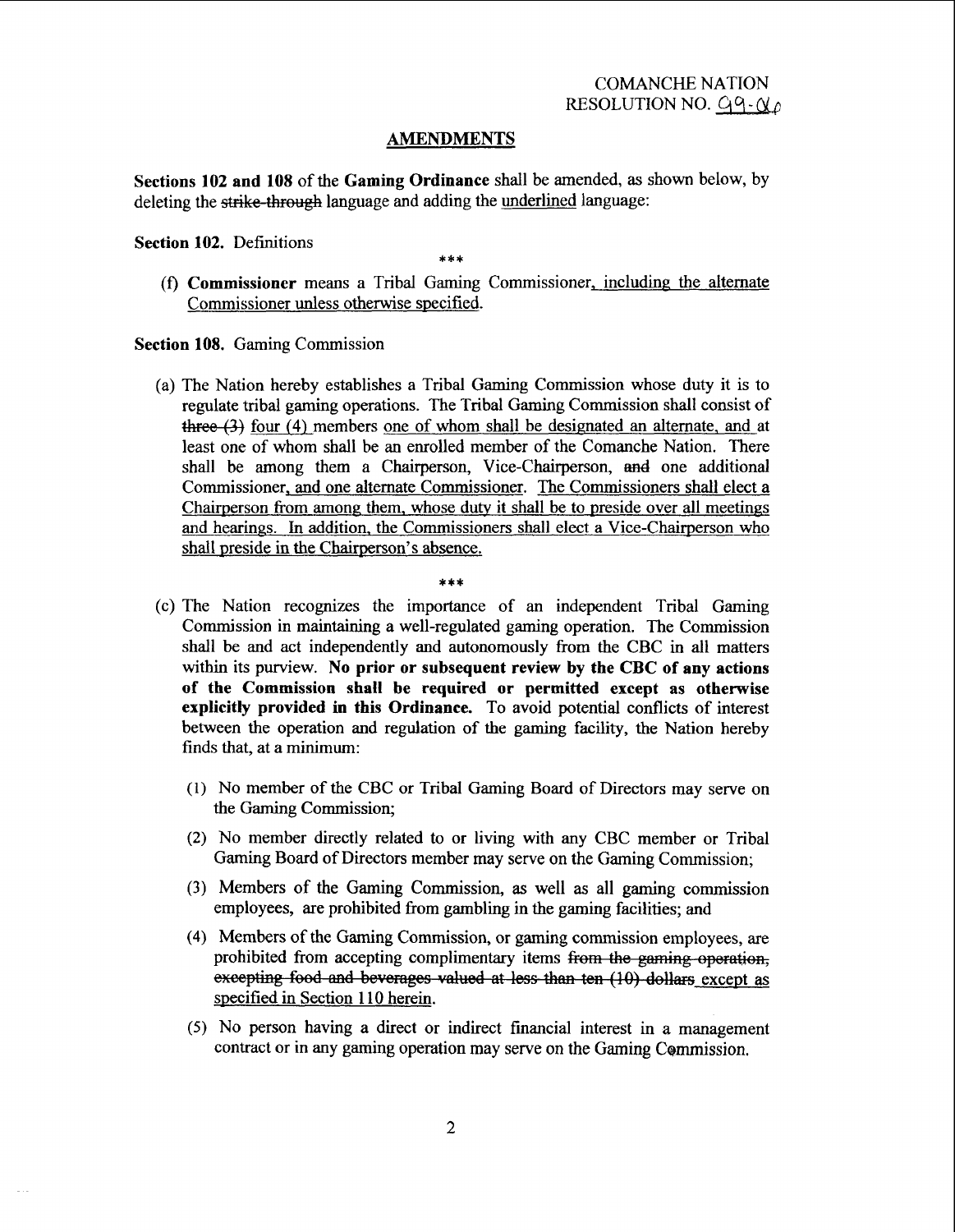$* * *$ 

- (h) Each Commissioner shall be designated as Commissioner 1, Commissioner 2, Commissioner 3, or Commissioner 4. Terms of Office for Tribal Gaming Commissioners shall be as follows:
	- (1) The Chair Commissioner 1 shall serve an initial term of one year, with subsequent appointments for three-year terms.
	- (2) The Viee-Chair Commissioner 2 shall serve an initial term of two years, with subsequent appointments for three-year terms.
	- (3) Commissioners 3 and 4 shall serve three-year terms.

**(1) A** majority of the Commission shall constitute a quorum. The concurrence of a majority of the members appointed to the Commission shall be required for any final determination by the Commission. The alternate Commissioner may attend all meetings of the Tribal Gaming Commission, but shall not count toward a quorum, vote, or take other official action unless another Commissioner is unavailable. The Commission may act in its official capacity even if there are vacancies on the Commission.